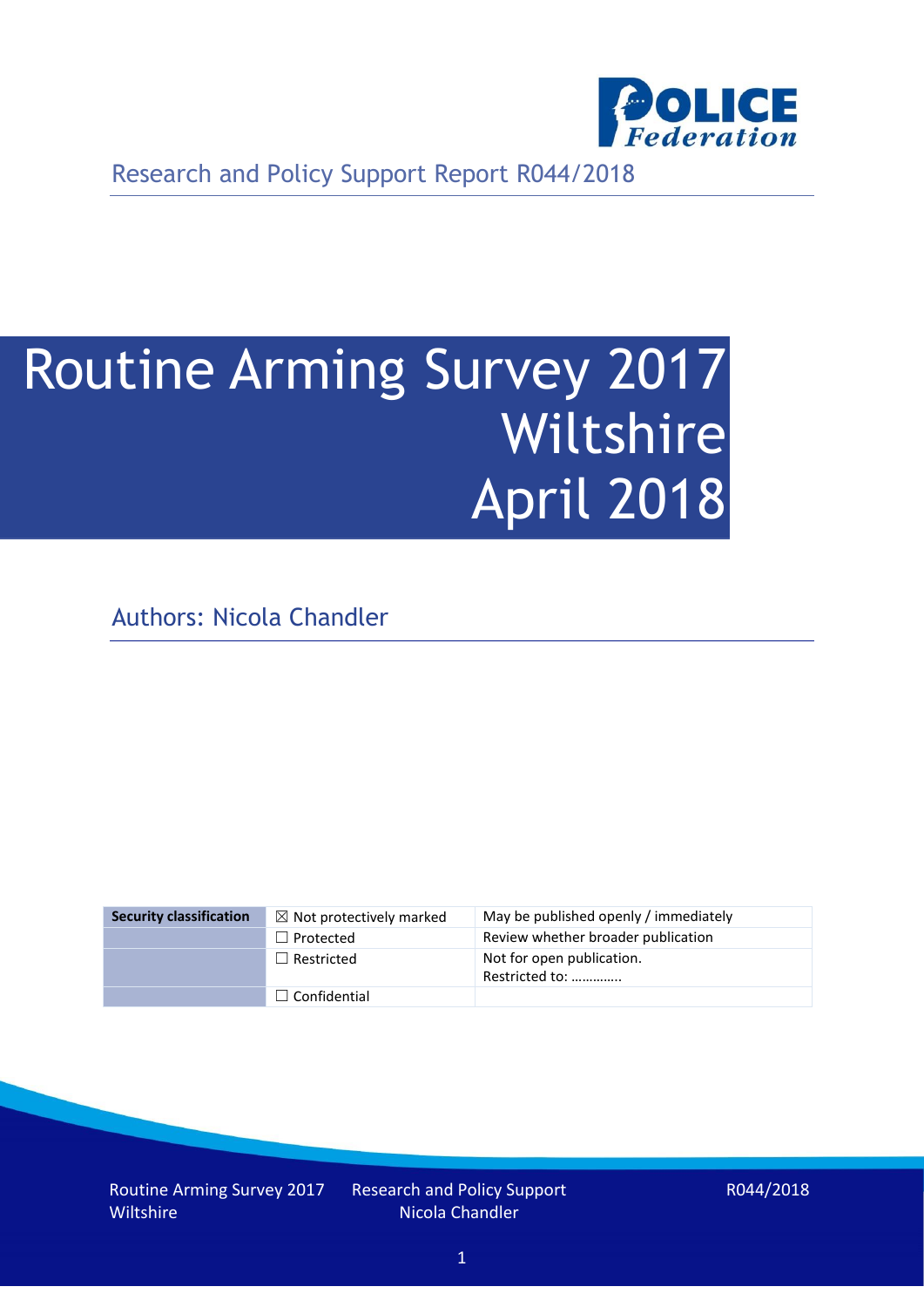## **INTRODUCTION**

This report provides a summary of responses to the PFEW routine arming survey received from respondents in Wiltshire.

The PFEW routine arming survey was open between 31st July and 1st September 2017. The survey asked respondents about their experiences and attitudes in the following areas:

- Satisfaction with their current access to armed support
- Views on routine arming
- Views on other protective measures and equipment
- The number of times respondents had felt their life had been threatened at work in the last two years

Where appropriate, details of average responses for the police service as a whole are also presented, differences between the national and local responses have not been tested statistically and therefore any differences reported are for guidance only and must be treated with caution.

### **RESPONSE RATE AND RESPONDENTS**

366 responses were received from respondents in Wiltshire. This reflects a response rate of approximately 38%, based on Home Office figures from 2017. This compares to a national response rate of 27% of federated rank members.

The findings presented in this report have a margin of error of 5%. This margin of error has been calculated using the number of responses received from officers in Wiltshire compared to the number of officers in the force as a whole. A margin of error of 5% or less is generally considered to be within the normal bounds of academic rigor. If this threshold has not been met, the results from this report must be interpreted more cautiously.

75% of responses from Wiltshire were received from male officers and 25% of responses were from female officers. 74% of respondents were Constables, 19% were Sergeants and 7% were Inspectors or Chief Inspectors.

59% of respondents said that they were in a frontline role.

Research and Policy Support Nicola Chandler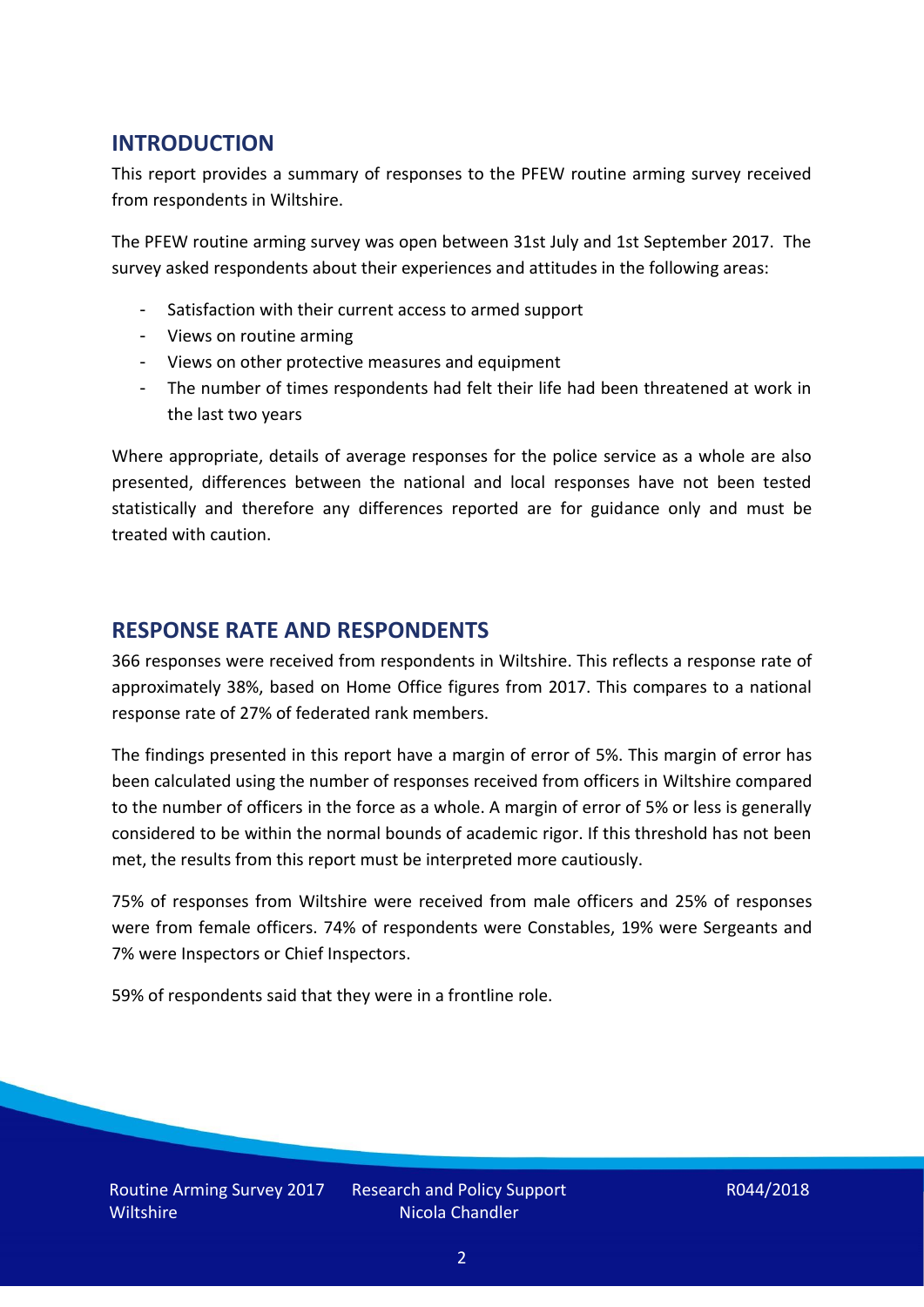# **SATISFACTION WITH CURRENT ARMED SUPPORT**

Of those respondents who had a view, 26% within Wiltshire said that they were either very or fairy satisfied that armed support would be readily available should they require it. In comparison, 74% were either not very or not at all satisfied that armed support would be available.

Nationally, 43% of respondents were either very or fairly satisfied that armed support would be readily available should they require it.

|                                                                                               | <b>Very satisfied</b> | <b>Fairly</b><br>satisfied | Not very<br>satisfied | Not at all<br>satisfied |
|-----------------------------------------------------------------------------------------------|-----------------------|----------------------------|-----------------------|-------------------------|
| How satisfied are you<br>that armed support is<br>readily available should<br>you require it? | 2%                    | 24%                        | 41%                   | 33%                     |

## **VIEWS ON ROUTINE ARMING**

32% of respondents within Wiltshire said that they were in favour of routine arming, insofar as they felt all officers should receive appropriate training and be armed at all times when on duty. This compares to 34% of respondents across England and Wales as a whole.

| <b>All police officers</b><br>should receive<br>appropriate training<br>and be armed at all<br>times when on duty | <b>All police officers</b><br>should receive<br>appropriate training<br>and firearms should<br>be issued to them as<br>and when necessary | <b>Firearms should not</b><br>be issued to all<br>police officers, but<br>more officers should<br>receive appropriate<br>training and be issue | The present number<br>of officers who are<br>specially trained to<br>carry firearms is<br>about right |  |
|-------------------------------------------------------------------------------------------------------------------|-------------------------------------------------------------------------------------------------------------------------------------------|------------------------------------------------------------------------------------------------------------------------------------------------|-------------------------------------------------------------------------------------------------------|--|
| 32%                                                                                                               | 16%                                                                                                                                       | 45%                                                                                                                                            | 7%                                                                                                    |  |

56% of respondents within Wiltshire said that they would be prepared to be routinely armed whilst on duty. Nationally, this proportion was 55%. 7% of respondents within

Routine Arming Survey 2017 **Wiltshire** 

Research and Policy Support Nicola Chandler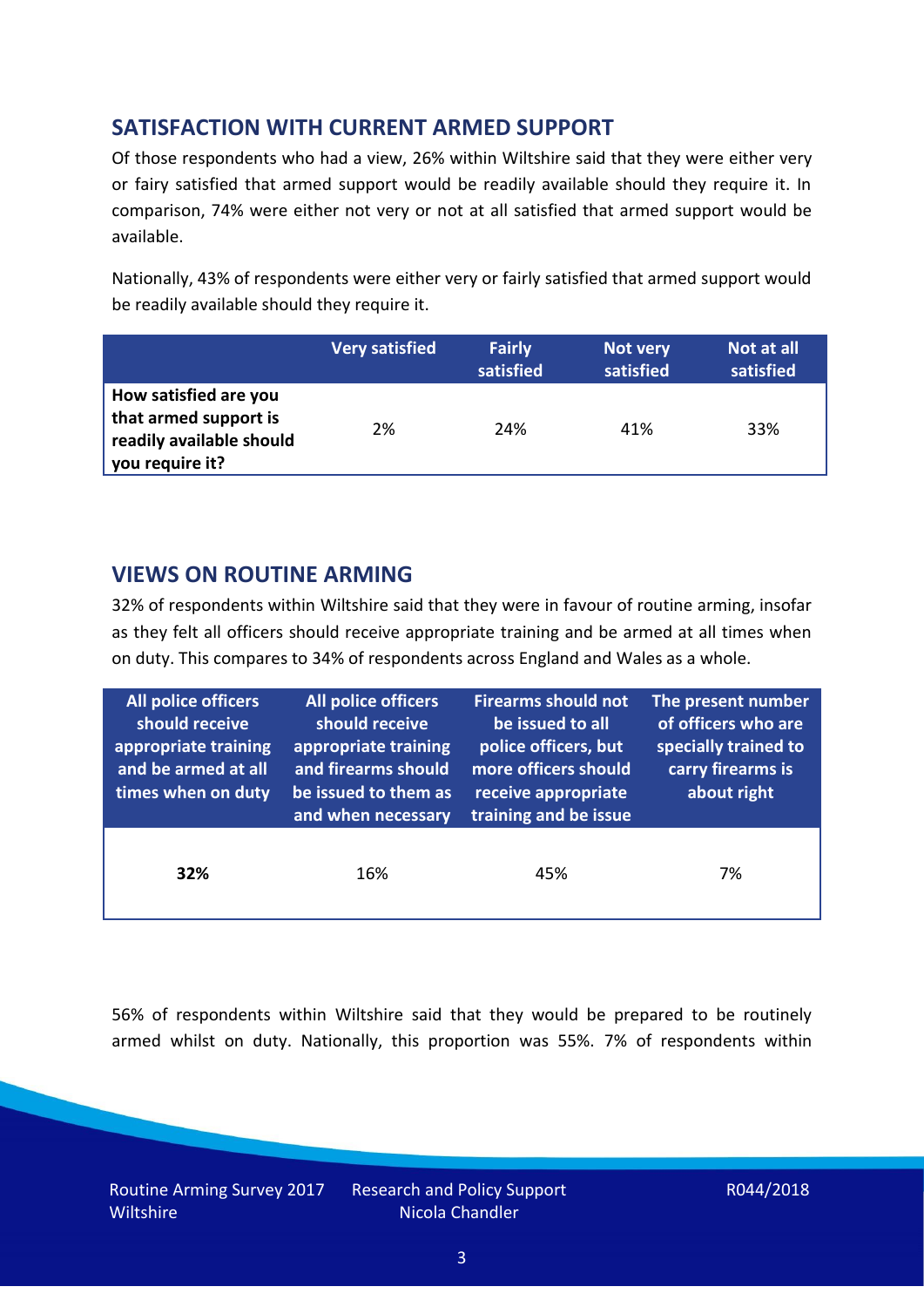Wiltshire, said that they would not carry a firearm whilst on duty under any circumstances, compared to 11% of respondents in England and Wales as a whole.

| I would be prepared<br>to carry a firearm at<br>all times on duty | I would be prepared<br>to carry a firearm<br>whilst on duty if<br>necessary | I would be prepared<br>to carry a firearm<br>whilst on duty if<br>ordered to do so | <b>Under no</b><br>circumstances would<br>I carry a firearm<br>whilst on duty |
|-------------------------------------------------------------------|-----------------------------------------------------------------------------|------------------------------------------------------------------------------------|-------------------------------------------------------------------------------|
| 56%                                                               | 23%                                                                         | 14%                                                                                | 7%                                                                            |

### **VIEWS ON OTHER PROTECTIVE MEASURES AND EQUIPMENT**

7% of respondents in Wiltshire (for whom it is applicable to their role), said that they currently had access to double crewing at all times whilst on duty; 56%, said that they wanted access to double crewing at all times whilst on duty.

The proportion of respondents in Wiltshire who said that they have access to double crewing at all times on duty is lower than the national figure, where 11% of respondents have access to double crewing.

35% of respondents in Wiltshire (for whom it is applicable to their role), had access to Taser at all times whilst on duty; in comparison 77% said that they wanted to have access to Taser at all times whilst on duty.

The proportion of respondents in Wiltshire who have access to Taser at all times whilst on duty is higher than the proportion of respondents in England and Wales who had access to Taser at all time, which was 22%.

74% of respondents in Wiltshire (for whom it is applicable to their role), currently had access to Body Worn Video at all times whilst on duty; 85% wanted access to Body Worn Video at all times.

The proportion of respondents in Wiltshire who have access to Body Worn Video at all times whilst on duty is higher than in England and Wales as a whole; nationally 55% of respondents reported having access to Body Worn Video at all times whilst on duty.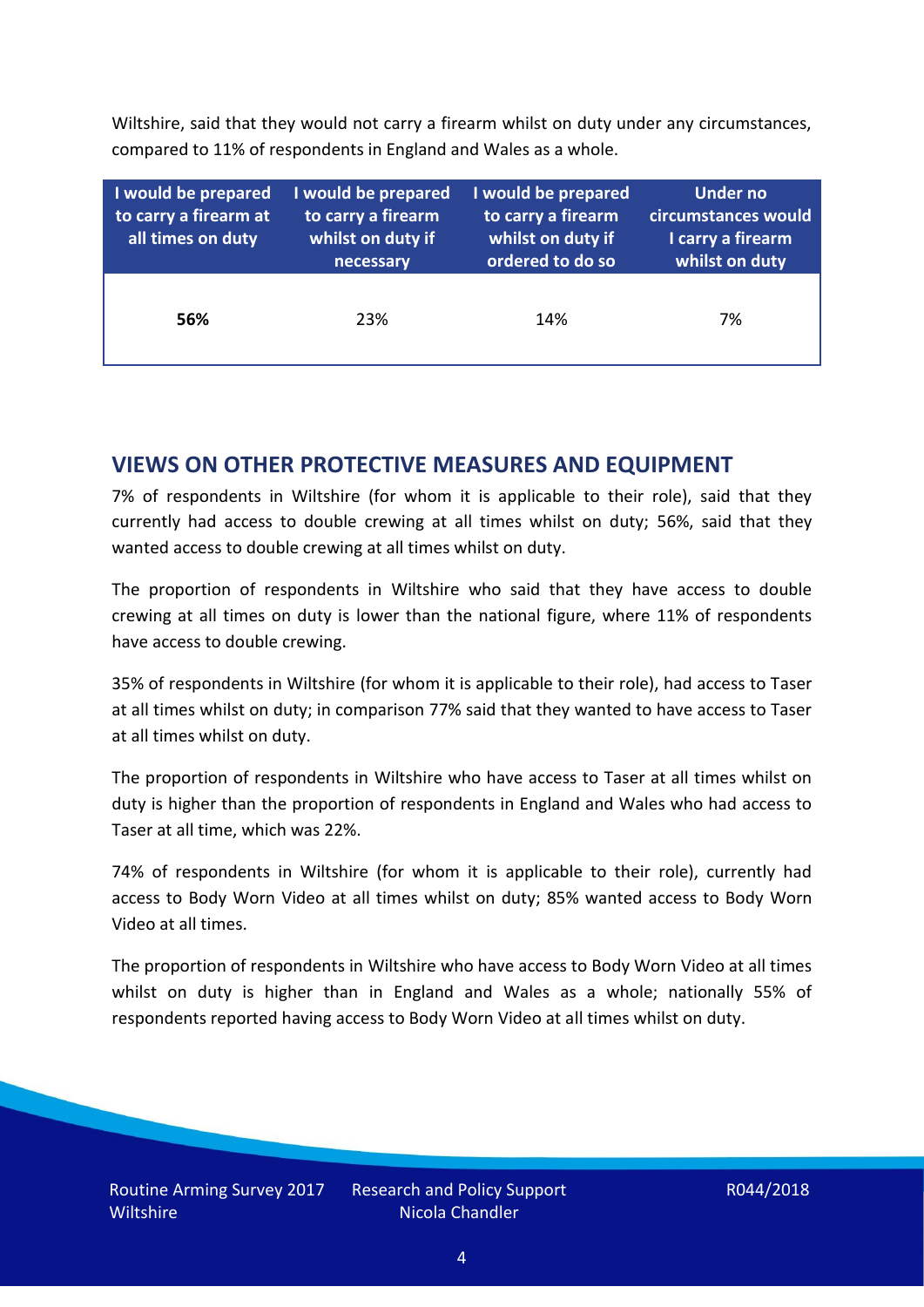| Officers regularly have access to (for<br>whom its applicable to their role): | <b>Double</b><br>crewing | <b>Body Worn</b><br><b>Video</b> | Taser |
|-------------------------------------------------------------------------------|--------------------------|----------------------------------|-------|
| <b>Never</b>                                                                  | 12%                      | 10%                              | 47%   |
| When deemed necessary by an officer<br>with appropriate authority             | 26%                      | 2%                               | 3%    |
| Upon my request whilst I am on duty                                           | 4%                       | 9%                               | 4%    |
| At all times whilst I am on duty                                              | 7%                       | 74%                              | 35%   |

#### **THREATS TO LIFE**

53% of respondents in Wiltshire said that they had felt that their life was in serious danger at least once in the last two years as a result of a threat by a member the public whilst on duty. This is lower than the 54% of respondents within England and Wales as a whole who felt that their life had been in serious danger in the last two years.

A more detailed breakdown of the number of times respondents in Wiltshire felt that their life had been in serious danger in the last two years is provided below.

|                                                                                                                                                                              | <b>None</b> | One | Two | Three to<br>four | Five to<br><b>six</b> | <b>Seven</b><br>or more |
|------------------------------------------------------------------------------------------------------------------------------------------------------------------------------|-------------|-----|-----|------------------|-----------------------|-------------------------|
| How many times in the<br>last two years have you<br>felt that your life was in<br>serious danger as a result<br>of a threat by a member<br>of the public, whilst on<br>duty? | 47%         | 14% | 20% | 11%              | 6%                    | 3%                      |

Research and Policy Support Nicola Chandler